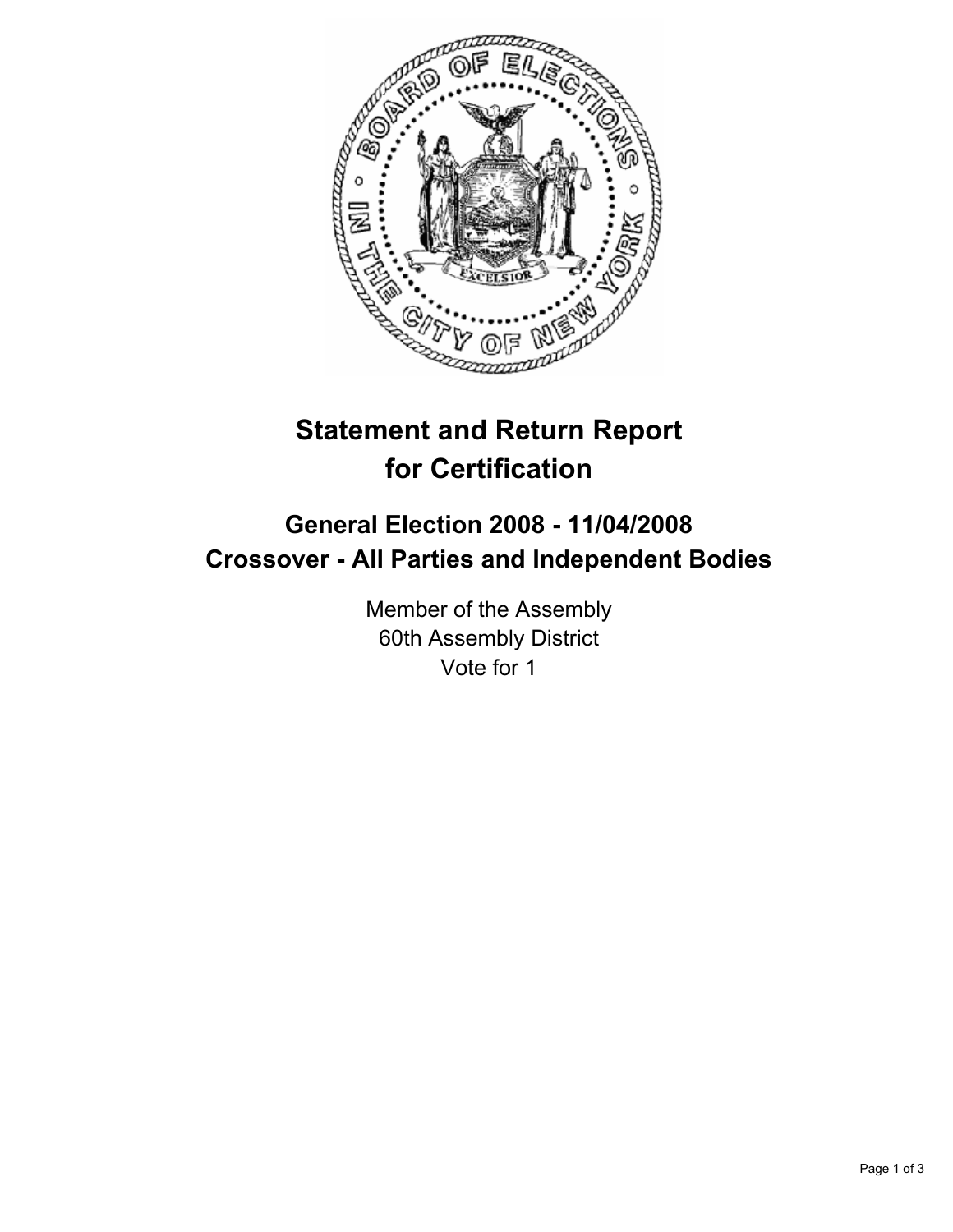

#### **Kings County**

| PUBLIC COUNTER                           | 14,093 |  |
|------------------------------------------|--------|--|
| <b>EMERGENCY</b>                         | 15     |  |
| ABSENTEE/MILITARY                        | 459    |  |
| <b>AFFIDAVIT</b>                         | 482    |  |
| <b>Total Ballots</b>                     | 15,129 |  |
| D JANELE HYER-SPENCER (DEMOCRATIC)       | 6,862  |  |
| JOSEPH F CAMMARATA (REPUBLICAN)          | 3,925  |  |
| D JANELE HYER-SPENCER (INDEPENDENCE)     | 315    |  |
| JOSEPH F CAMMARATA (CONSERVATIVE)        | 573    |  |
| D JANELE HYER-SPENCER (WORKING FAMILIES) | 354    |  |
| JANET MACE (WRITE-IN)                    |        |  |
| JOE THE PLUMBER (WRITE-IN)               |        |  |
| STEVE HARRISON (WRITE-IN)                |        |  |
| <b>VLADIMIR VIRNER (WRITE-IN)</b>        |        |  |
| <b>Total Votes</b>                       | 12,033 |  |
| Unrecorded                               | 3,096  |  |

### **Richmond County**

| <b>PUBLIC COUNTER</b>                    | 27,212 |
|------------------------------------------|--------|
| <b>EMERGENCY</b>                         | 24     |
| ABSENTEE/MILITARY                        | 1,060  |
| <b>AFFIDAVIT</b>                         | 762    |
| <b>Total Ballots</b>                     | 29,131 |
| D JANELE HYER-SPENCER (DEMOCRATIC)       | 10,985 |
| JOSEPH F CAMMARATA (REPUBLICAN)          | 11,077 |
| D JANELE HYER-SPENCER (INDEPENDENCE)     | 881    |
| JOSEPH F CAMMARATA (CONSERVATIVE)        | 1,045  |
| D JANELE HYER-SPENCER (WORKING FAMILIES) | 680    |
| <b>JESUS CHRIST (WRITE-IN)</b>           |        |
| PHYLLIS SCHLALY (WRITE-IN)               |        |
| <b>Total Votes</b>                       | 24,670 |
| Unrecorded                               | 4.461  |